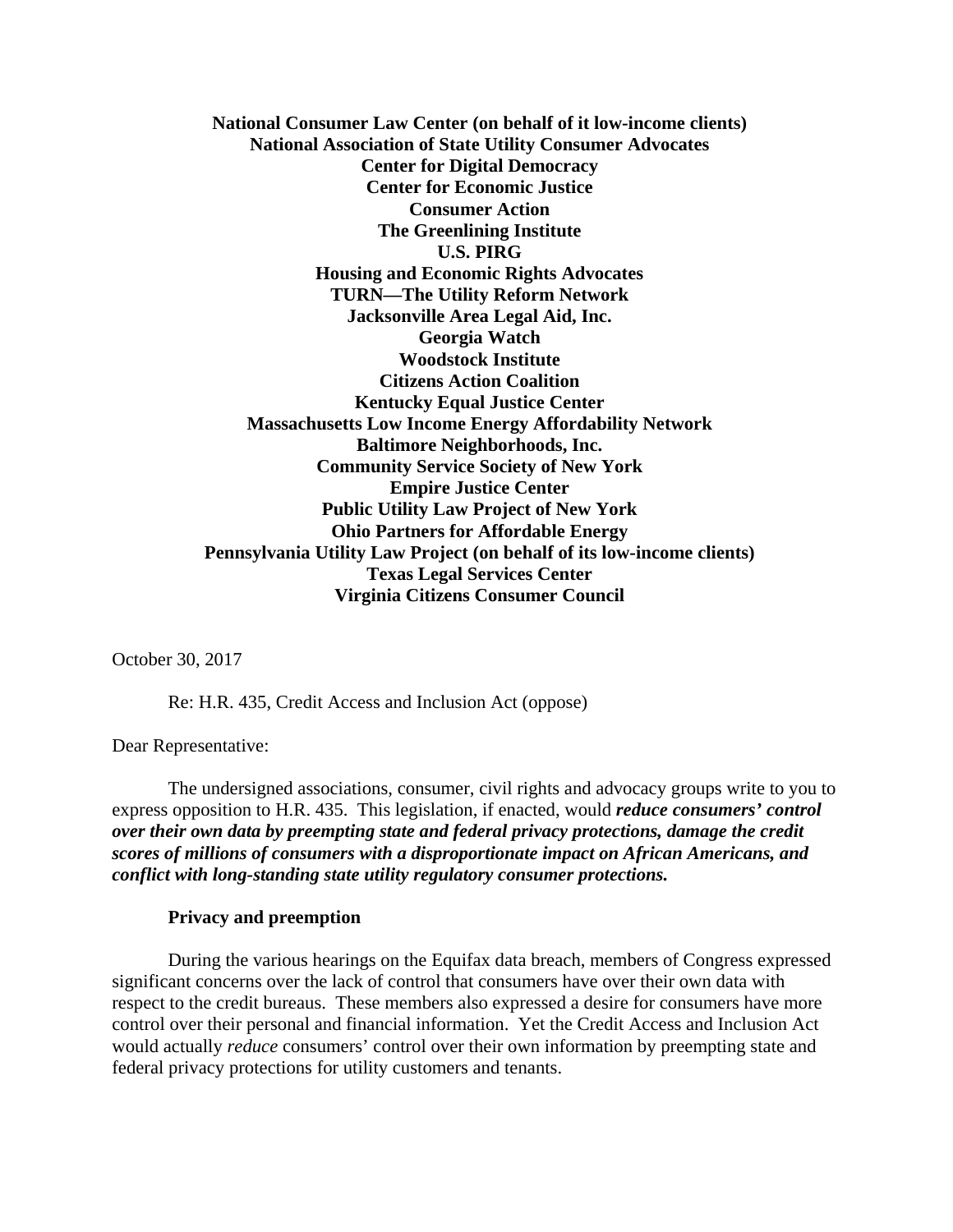H.R. 435 would preempt privacy protections by amending Section 623 of the Fair Credit Reporting Act to permit utilities and landlords to furnish payment information to a credit bureau or other consumer reporting agency "notwithstanding any other provision of law." The "other provisions of law" include state laws that require consumer consent before a utility company can share information about that consumer's payment information to a credit bureau or other consumer reporting agency. Thus, H.R. 435 would preempt state privacy protections in California,<sup>1</sup> New Jersey,<sup>2</sup> Wisconsin,<sup>3</sup> and potentially other state laws.<sup>4</sup> The bill would also override federal requirements that a subsidized housing provider obtain a consumer's consent before sharing rental payment information.

## **Harmful Impact on Credit Scores**

 $\overline{a}$ 

 Proponents claim that "full file" reporting of utility payments will help improve credit reports and have a negative impact on very few. But their claims are based on a very limited data set from a small number of electric and natural gas utilities that engage in this practice. Using this limited data set, proponents claim that fewer than 3% of consumers earning \$50,000 or less annually have a single 60-day late utility payment during a one-year period. However, this 3% figure simply cannot be reconciled with current arrearage data reported by utility companies in states throughout the U.S. For example, Southern California Edison Company reported in January 2015 that 25.1% of its residential customers at or below 200% of the federal poverty guidelines carried an arrearage over 60 days old. Thus, to the extent that utility reporting creates a score for "thin file" or "no file" consumers, we fear that it will end up being a negative credit score. For low income consumers who already have a credit score, utility reporting may harm their existing credit histories.

 This harmful impact on credit scores would disproportionately affect low-income and moderate-income African American households, who frequently struggle to pay utility bills. Data from the U.S. Energy Information Administration shows that, among households living at or below their state's median income, 17% of white-headed households reported paying less than a total home energy bill "almost every month" or "some months" in 2009, while the rate was 29.6% for similarly-situated African American-headed households – a rate that was 74% higher for the latter.<sup>5</sup>

 Proponents assert that a low credit score is better than no score. In some areas, however, no credit history is better than a bad one. For employment and insurance – where a negative

<sup>5</sup> Based on NCLC's analysis of U.S. Department of Energy, Energy Information Administration, 2009 Residential Energy Consumption Survey, Section M, available upon request. *See also*

<sup>&</sup>lt;sup>1</sup> Cal. Pub. Util. Code § 2891 (prohibiting telephone company from sharing customer's financial information without customer's consent).

<sup>&</sup>lt;sup>2</sup> N.J. Stat. Ann. § 48:3-85(b)(1) (prohibiting electric or gas utility disclosure, sale or transfer of customer's proprietary information, including, but not limited to, customer's name, address, telephone number, energy usage, and electric power payment history, to a third party without the consent of the customer).

<sup>&</sup>lt;sup>3</sup> Wis. Stat. § 196.137 (prohibiting municipal utilities from releasing "customer information" without the customer's consent except in specific situations).

<sup>4</sup> *See generally*, State & Local Energy Efficiency Action Network, A Regulator's Privacy Guide to Third-Party Data Access for Energy Efficiency, December 2012, p.7 (Table 2), *available at*

https://www4.eere.energy.gov/seeaction/system/files/documents/cib\_regulator\_privacy\_guide\_0.pdf. 5

https://www.eia.gov/survey/form/eia\_457/form.pdf (relevant survey question at p. 89, Question M-1c).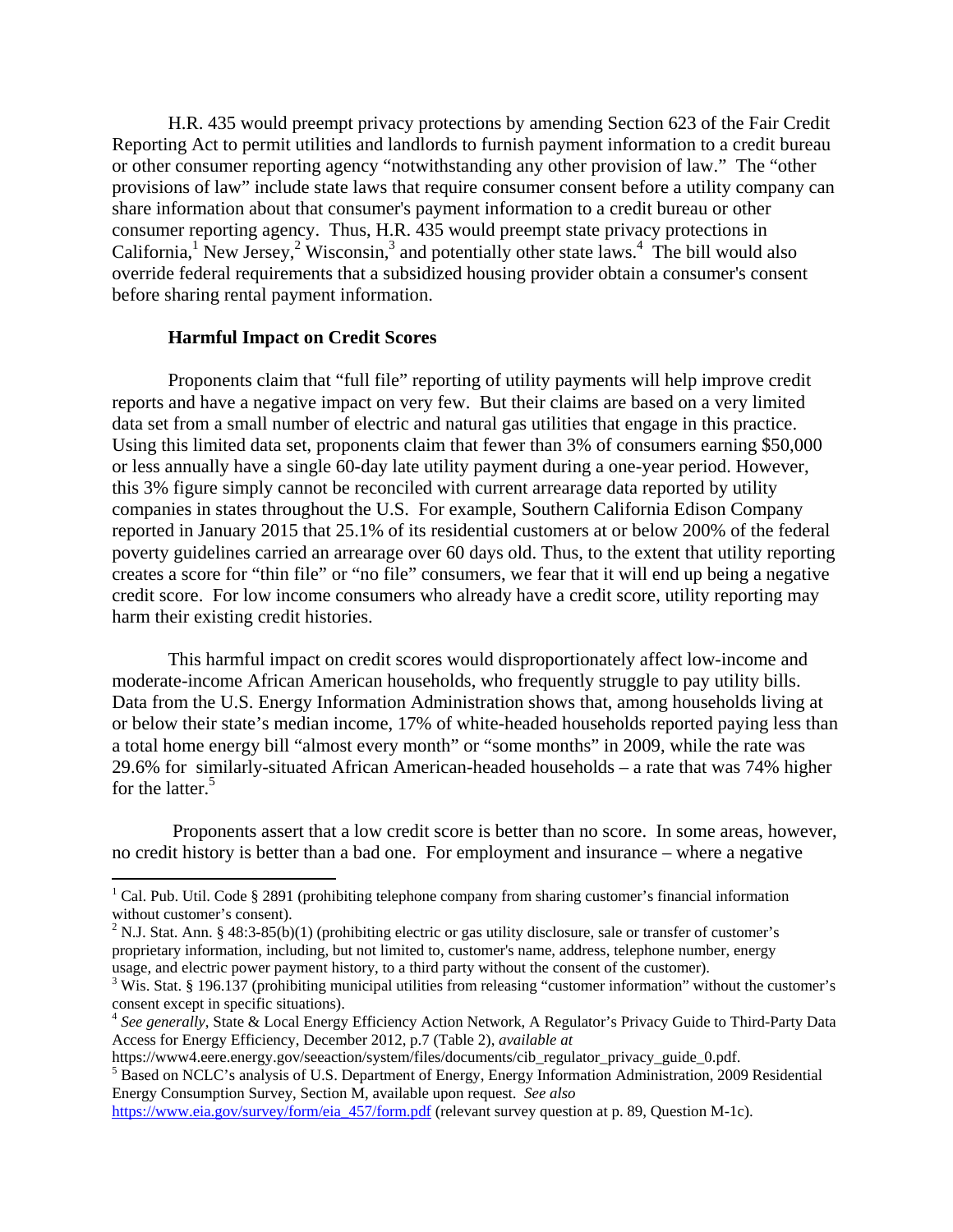credit report or low score could harm job prospects or increase rates – it is often better to have no credit history. Indeed, with insurance, the absence of a credit score is treated as a "neutral." <sup>6</sup> A low score could also put a consumer on the radar for lead generators and predatory lenders who target high-cost credit to vulnerable consumers.

## **Conflict with State Utility Protections for Seniors and Others**

In addition to preempting utility privacy provisions, H.R. 435 undermines other state utility consumer protections. The bill would establish a dangerous precedent by encroaching on long-standing state jurisdictional authority over gas and electric utilities. States appropriately retain full ratemaking and customer service authority over franchised, monopoly companies that deliver necessary services within their boundaries.

Households retaining service and paying late under terms of state-sanctioned protections will experience harm to their credit scores under terms of this bill. The National Association of State Utility Consumer Advocates voted to oppose full file utility credit reporting<sup>7</sup> in part because it conflicts with utility consumer protections in many states. Full file utility credit reporting threatens consumers with black marks on their credit reports even when state law provides for protection against disconnection of service. While H.R. 435 does preclude electric and gas utilities from reporting as late consumers who are paying according to terms of a payment plan, it would provide full discretion to the utility -- rather than referring state statute or regulation -- to determine whether a customer is meeting his or her "obligations of the payment plan." This broad utility discretion and lack of consumers' ability to dispute a utility's determination represents a gaping hole in the bill's payment plan exception. Further, the language does not provide any exception for other essential state regulatory utility consumer protections, including seasonal or temperature-based protections against disconnection, and protections for elders or consumers with a serious illness or disability.

\* \* \*

While we have significant concerns about full-file reporting as proposed in H.R. 435, we do not oppose permitting consumers to voluntarily opt-in to utility credit reporting or efforts to include certain other types of "alternative data," such as rental data if reported appropriately.

 Thank you for your attention. If you have any questions about this letter, please contact John Howat (jhowat@nclc.org) or Chi Chi Wu (cwu@nclc.org) at (617) 542-8010.

National Consumer Law Center (on behalf of it low-income clients) National Association of State Utility Consumer Advocates

 $\overline{a}$ 

 $6$  See Safeco Ins. Co. of Am. v. Burr, 127 S. Ct. 2201, 2206-2207, n. 4 (2007) (noting that a number of states require the use of "neutral" credit scores for thin or no file consumers). 7

<sup>&</sup>lt;sup>7</sup> National Association of State Utility Consumer Advocates, Resolution 2010-3: Opposing "Full Credit Reporting" of Payment Histories on Residential Gas and Electric Accounts, June 15, 2010, *available at*

http://nasuca.org/opposing-full-credit-reporting-of-payment-histories-on-residential-gas-and-electric-accounts-2010- 03-2/.